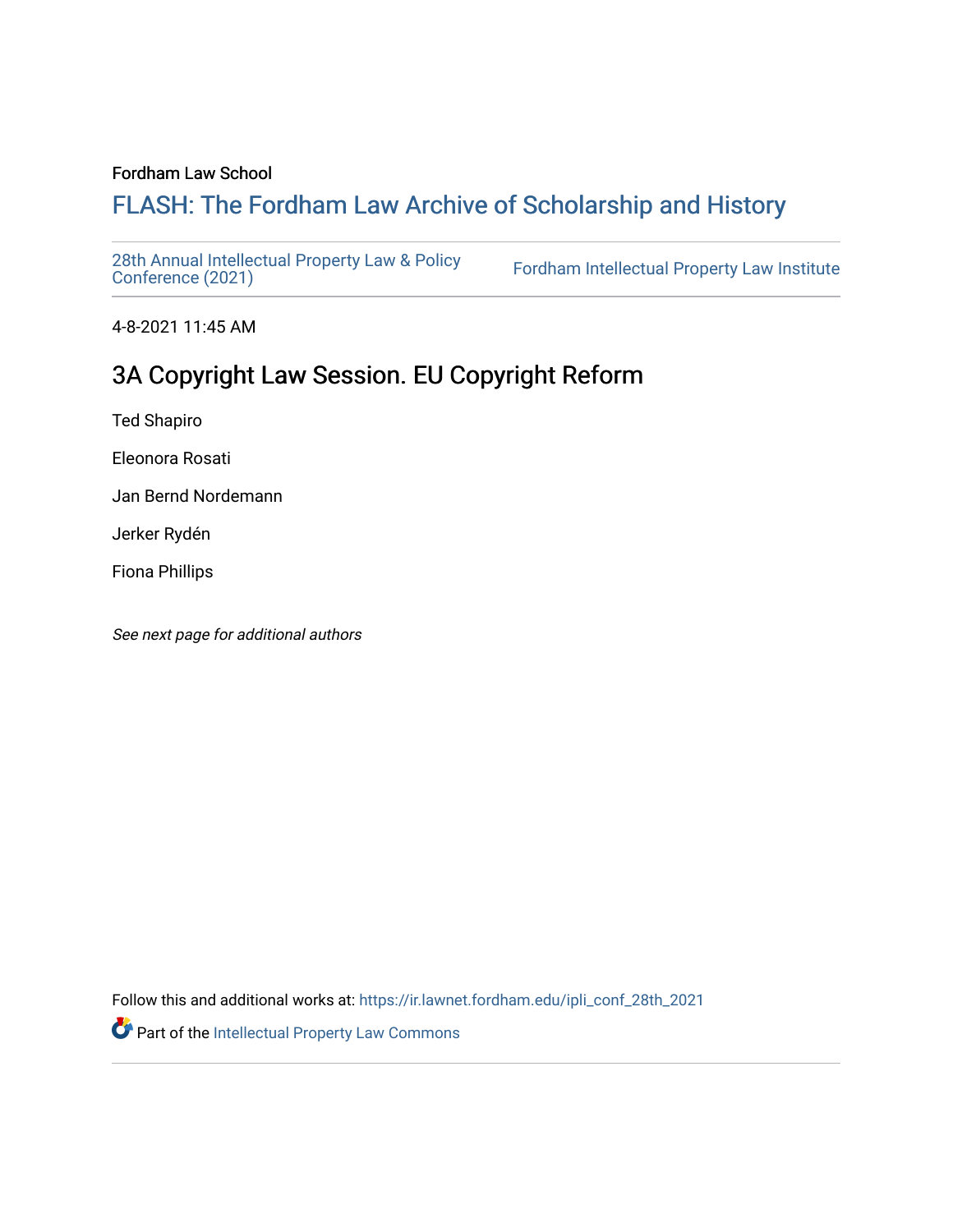### Authors

Ted Shapiro, Eleonora Rosati, Jan Bernd Nordemann, Jerker Rydén, Fiona Phillips, Giuseppe Mazziotti, and Silke von Lewinski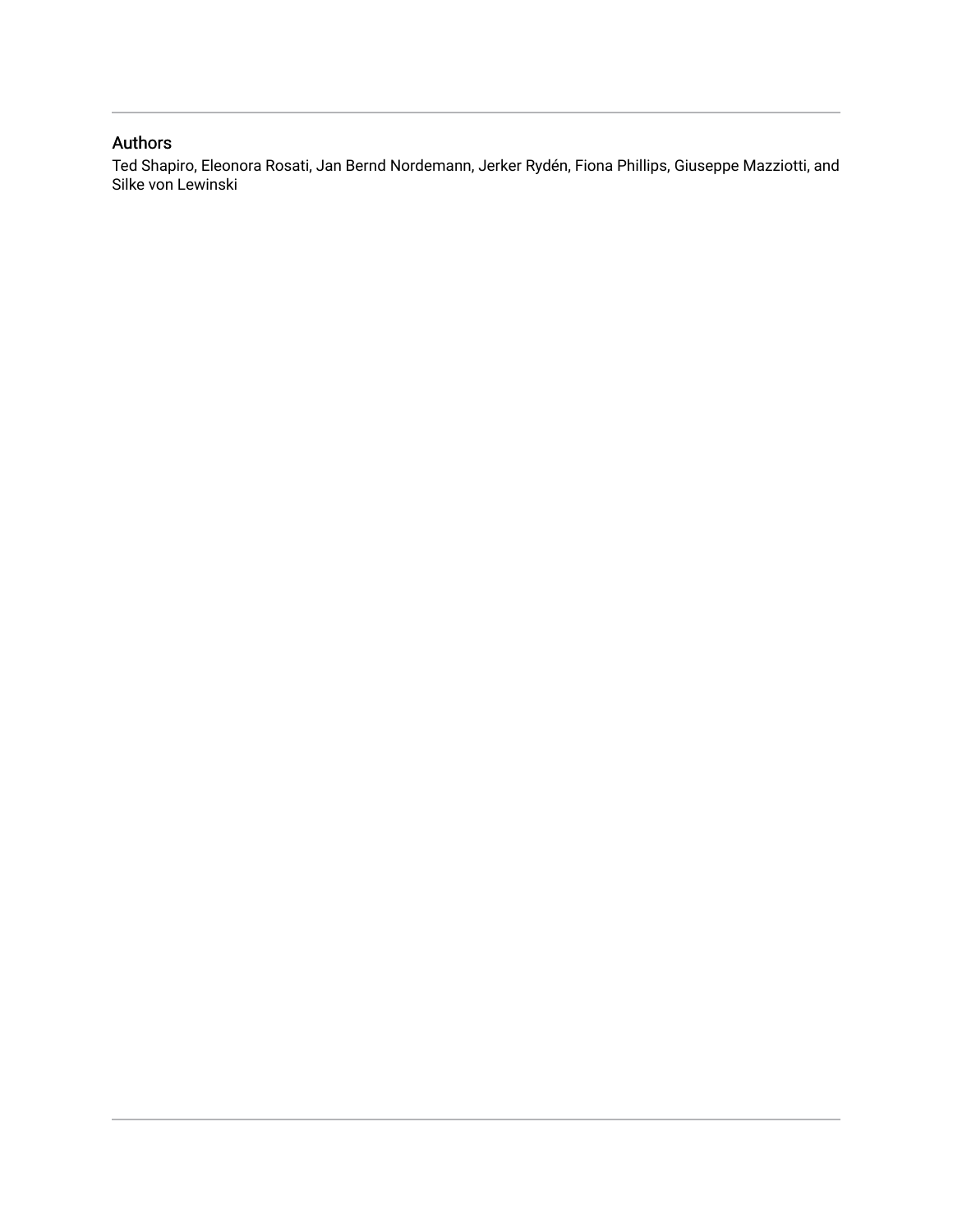### **Emily C. & John E. Hansen Intellectual Property Institute**

## **TWENTY-EIGHTH ANNUAL CONFERENCE INTERNATIONAL INTELLECTUAL PROPERTY LAW & POLICY**

*Thursday, April 8, 2021 – 11:45 a.m.*

## **SESSION 3: COPYRIGHT LAW 3A.** *EU Copyright Reform*

#### *Moderator:*

**Ted Shapiro** *Wiggin LLP, Brussels*

*Speakers:*

### **Eleonora Rosati**

*Stockholm University, Stockholm An Overview of the Digital Single Market Directive 2 Years On: What Lies Ahead for EU Copyright Law*

**Jan Bernd Nordemann**

*Nordemann, Berlin Author Remuneration in Copyright – New Mandatory EU Rules*

#### **Jerker Rydén**

*National Library of Sweden, Stockholm Article 15 of the Directive on Copyright and Related Rights in the Digital Single Market – From Theory to Praxis*

*Panelists:*

**Fiona Phillips** *Fiona Phillips Law, Sydney*

**Giuseppe Mazziotti** *Trinity College, Dublin*

#### **Silke von Lewinski**

*Max Planck Institute for Innovation and Competition, Munich*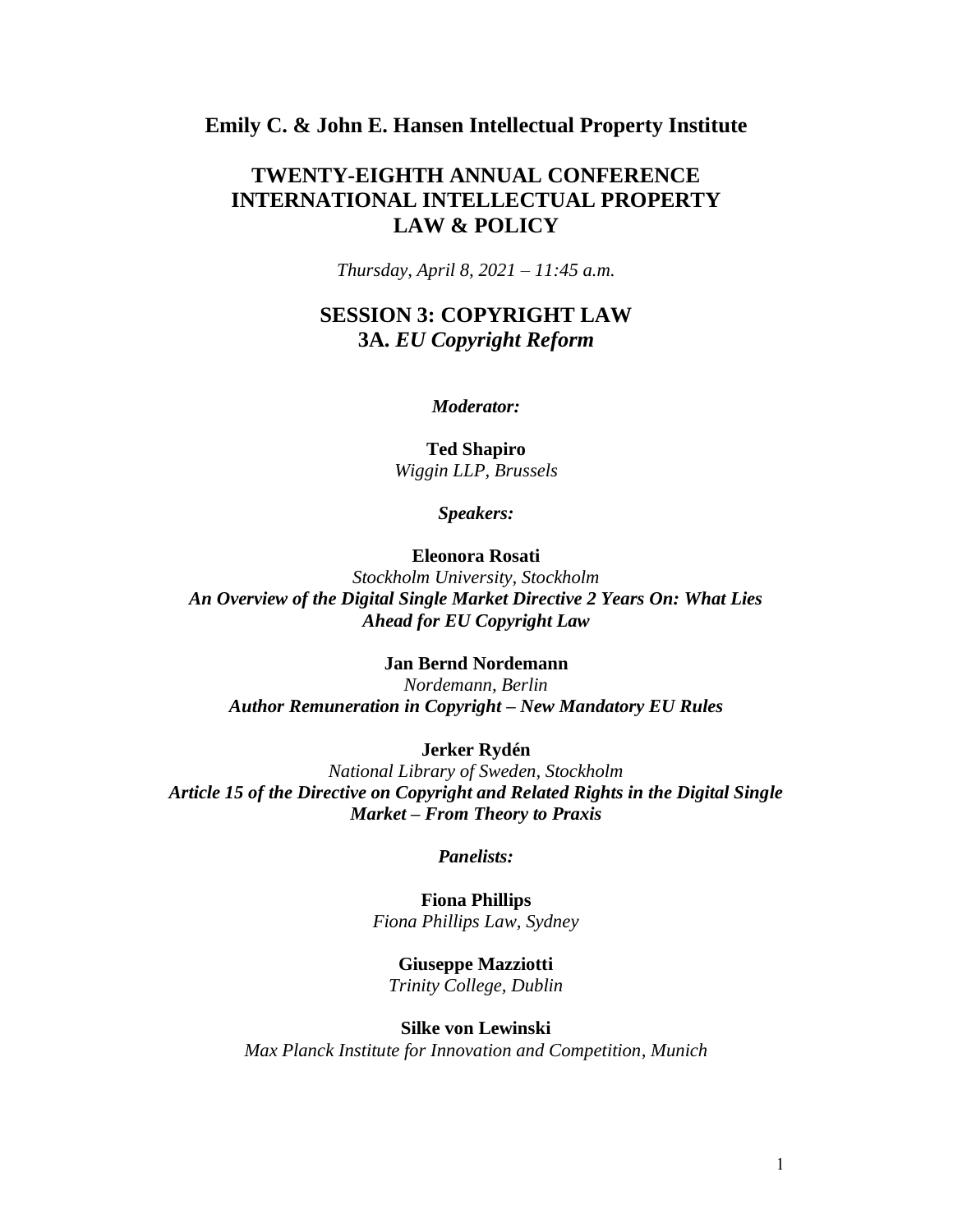TED SHAPIRO: Welcome, everyone. Welcome to the  $EU<sup>1</sup>$  Copyright Reform Session. I hope you are all well. I miss you all. It's been said a million times, but I obviously wish we were all sitting in the Big Apple right now. Today, we have an impressive array of expert speakers and panelists from across the European Union, both in terms of nationalities and countries, as well as someone from Down Under.

We will peel back the layers of recent European copyright reform and consider a number of different themes ranging from member state implementation of the DSM Copyright Directive,<sup>2</sup> and the Commission's efforts to rewrite it; the potential impact of pending jurisprudence from the Court of Justice; new exceptions and limitations; the scourge of extended collective licensing; the new press publishers' related right, with some comparisons to Australia and earlier attempts in Germany and in Spain; author and performer remuneration; and Article  $17<sup>3</sup>$ , the value gap.

One of the general comments that was already made by the speakers, and it's obviously appropriate for this conference, is what can other jurisdictions learn about the EU experience and debate. When you think about that, one of the things that you do need to think about, when looking at EU-level legislation, is keeping in mind that there is the internal market factor that is also a driving force in EU-level legislation. Recent EU copyright legislation is in particular marked by a tendency, and we heard Marco alluding to this in his presentation earlier today, towards bans on contractual freedom; interference in contractual relations between parties that would normally bargain at arm's length; an erosion of the territoriality of copyright; redefining and narrowing of exceptions or creating new exceptions; more powerful exceptions and limitations; and, weaker protection of technological measures.

Another thing to bear in mind, and maybe we'll get to this at the end if there's time for discussion, is also what's on the future horizon. Hopefully not too much more EU copyright reform in the near term, but of course, we have a pending review of the collective rights management directive; a never-ending pipeline of cases before the Court of Justice; more talk about territoriality; the Digital Services Act,<sup>4</sup> where clearly copyright law is *lex specialis*, but maybe more clarity may be needed. Of course, some aspects will apply to services that are not covered by the DSM, and perhaps there's some complementarity there as well. Then, of course, the ever-popular artificial intelligence and discussions around copyright infrastructure.

I think that's enough by way of introduction. Our first speaker is Eleonora Rosati, who is now at Stockholm University, I believe. I don't know if she's actually sitting in Stockholm. I'm guessing Jerker is. You also know her as one of the IPKat persons. She is going to give a first presentation, in particular about the Digital Single Market Directive. Eleonora, the floor is yours.

<sup>&</sup>lt;sup>1</sup> European Union.

<sup>2</sup> Council Directive 2019/790, 2019 O.J. (L 130) (EC).

<sup>3</sup> Council Directive 2019/790, art. 17, 2019 O.J. (L 130) (EC).

<sup>4</sup> Proposal for a Regulation of the European Parliament and of the Council on a Single

Market For Digital Services (Digital Services Act), COM (2020) 825 final (Dec. 15, 2020).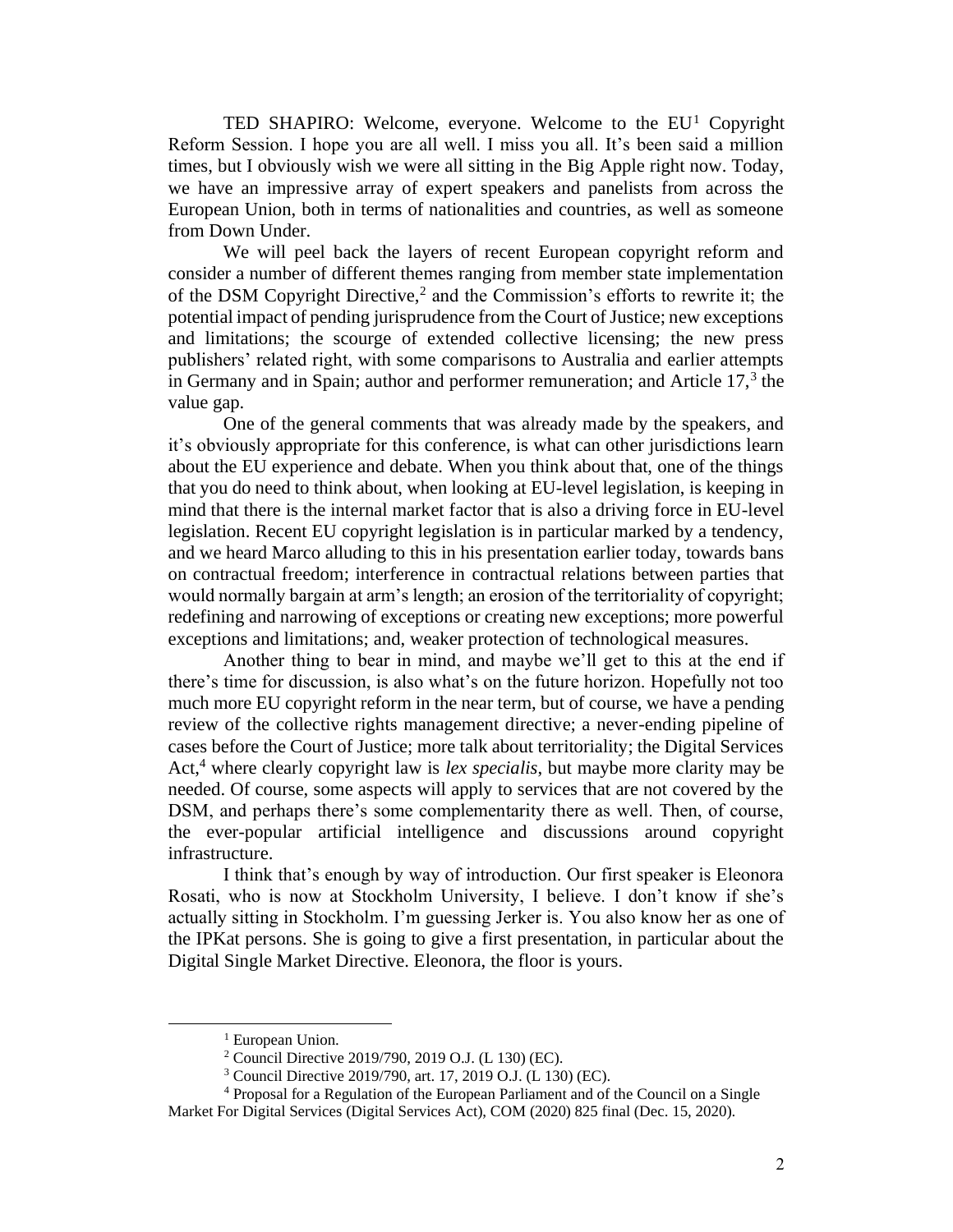ELEONORA ROSATI: Thank you very much. I hope you can hear me fine because I had some problems with the microphone before. It's always a great honor and pleasure to be part of the Fordham IP Conference. In the time at my disposal, indeed as Ted was mentioning, I will try to make the point as to where we are with the transposition of the Digital Single Market Directive. To this end, I've prepared a few slides.

With respect to where we are right now and where we are going, the short answer to the final point is that we're not going towards an age in which things would be easier than what they've been over the past few years. But let's start from the beginning, where we come from. Here, you see a timeline of events that I've prepared, some of them directly concerning the DSM Directive, others not directly relating to the Directive, which shows how complex this ecosystem in which the Directive finds itself is.

Just to go back to the beginning of this story: a formal understanding that copyright reform was in the air. It dates back to 2015 when the former European Commission unveiled its Digital Single Market strategy. It was submitted at that time that the copyright framework was unfit for purpose, it was not modern enough, and that there were barriers to this Digital Single Market, which I referred to earlier on. A year later, the proposal for a Directive saw the light. This was a period characterized by intense and intensive debates and discussions, controversies regarding the contents of the Directive.

In the end, the text that was adopted is a text of compromise. You see that the final text of the Directive is much longer than the original proposal. It is also much more complex, and in some cases, it is difficult to make sense of what the actual content of certain provisions is. Nonetheless, this compromise text was adopted by the European Parliament and the Council in April 2019. In all this, shortly after the adoption of the Directive, the Republic of Poland lodged a complaint with the Court of Justice of European Union, claiming that Article 17, one of the most discussed provisions, the one concerning online content sharing service providers, would be contrary to the EU Charter of Fundamental Rights and particularly to the right of freedom of expression.<sup>5</sup>

Let's go back to where we are now, April 2021. In a few days' time, on the 22nd of April, the Advocate General appointed in this case will deliver his opinion on this matter and it is expected that the CJEU<sup>6</sup> judgment will follow in late 2021, earlier 2022. The Directive after the adoption by these institutions was published in the official journal and then put into force in June 2019. This moment signaled the beginning of the ticking clock for the national transpositions indeed. The member states have time until the 7th of June of this year to transpose the Directive into their own laws. I will explain in a moment where we are on national transpositions.

After the publication of the Directive in the Official Journal, the ball got back into the court of the European Commission, which is tasked by Article 17 itself with organization of stakeholder dialogue concerning the application of this provision. Indeed, there was a series of meetings that took place between late 2019 and early 2020. They were cut short by the advent of the COVID-19 pandemic.

<sup>5</sup> Case C-401/19, Poland v. Parliament and Council, ECLI:EU:C:2021:613.

<sup>6</sup> Court of Justice of the European Union.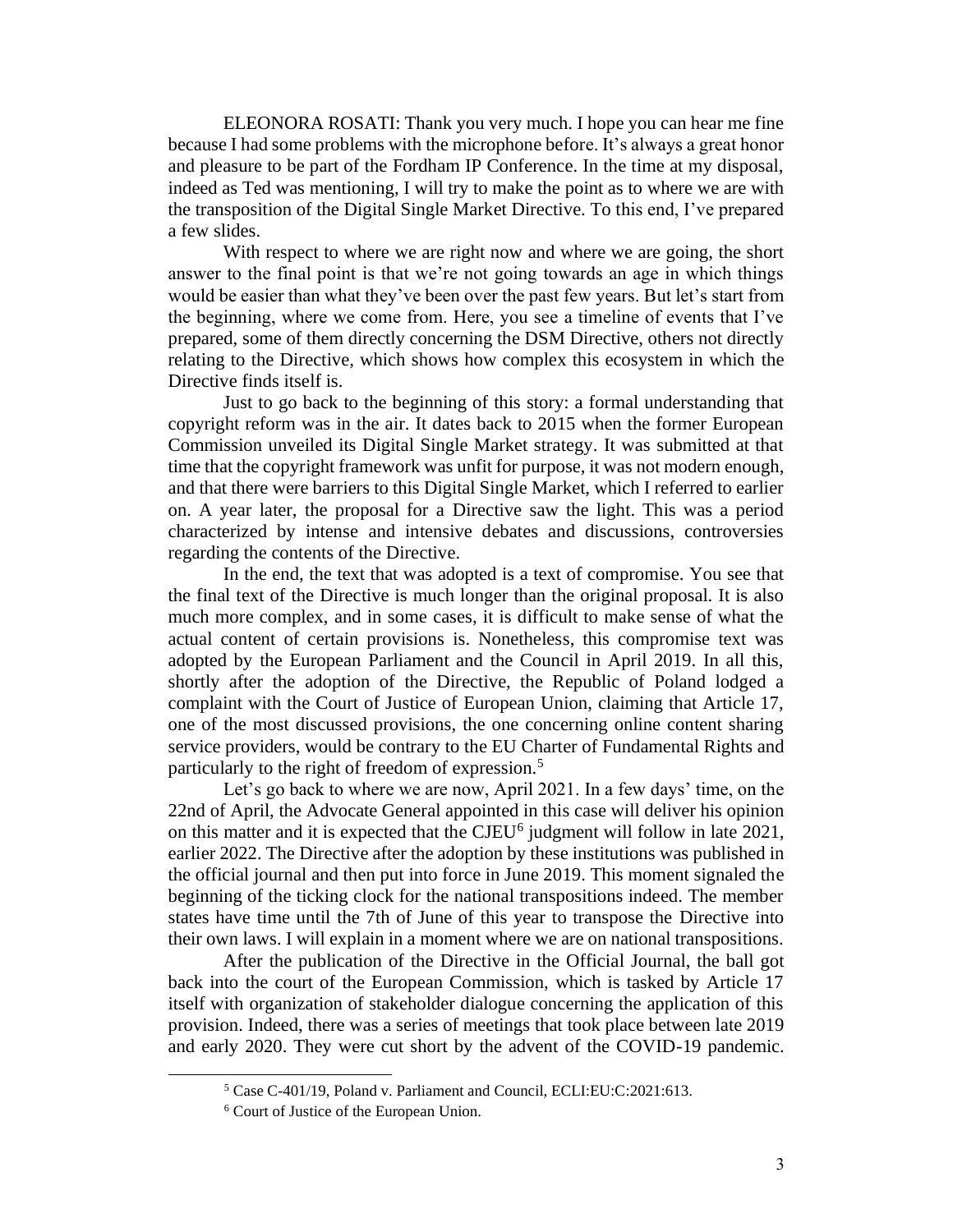What happened next was that the Commission launched a public consultation last summer, providing a preliminary view of its understanding of the correct application of Article 17.

The guidance of the European Commission is yet to be unveiled. We learned earlier today that the publication of Article 17 guidelines is due very soon, but we don't know when "very soon" will actually be. Perhaps sometime this month but might be also later than that. In all these, we've also had other macro events that have had an impact on the Directive itself. For instance, we now know what Brexit means. The United Kingdom decided not to transpose the Directive. Then, of course, the COVID-19 pandemic has meant that a delay in the discussion of EU copyright and national copyright reforms was, indeed, something due to happen.

Other things that matter for the Directive besides this Polish challenge to the legality of Article 17 is, of course, the pending YouTube/Uploaded referral. This is a case that was, of course, not referred to under the DSM Directive. It is a case concerning, among other things, the InfoSoc Directive.<sup>7</sup> It is mostly about the question whether platforms like YouTube and cyberlocker Uploaded communicate to the public. What is important from the perspective of DSM Directive is the fact that the interplay between the InfoSoc and the DSM Directive featured prominently during the hearing before the Court of Justice and was also a significant part of the Advocate General opinion in this case.

According to the Advocate General, the DSM Directive's right of communication to the public will not be a clarification of the law as it preexisted the adoption of the Directive, but will be a novel regime which, of course, has a significant impact. Also, it will address what freedoms member states do enjoy when it comes to the national transposition of the Directive. This is something that has been brought to light by the German discussion around the transposition of the Directive.

For the time being, there is no date set yet for the release of the judgment. Nothing is scheduled, at least until the 6th of May. As you can see, our timeline of events is rather complex. The complexity of the Directive is only one piece of the puzzle. There are many other things that have a direct or indirect impact on the transposition, and understanding, and interpretation of the Directive.

This brings me where we are at the moment. This is a table that I have taken from the Communia website which gives an understanding of where we are with these national transpositions. As you can see, so far, only the Netherlands has proceeded to fully implement the Directive. This reform was passed in late 2020 and is due to enter into force in a couple of months.

What we have added, in addition to this, is partial transpositions of the Directive. This has been the case in France and Hungary. What we are seeing with the French case is that the discussion around the DSM Directive is anything but over. France has transposed the press publishers' right, and immediately after the adoption of this provision, there was a dispute between Google and a representative organization of the French press concerning the refusal by the former to indeed pay the fee for license of use of press publications.

<sup>7</sup> Council Directive 2001/29, 2001 O.J. (L 167) (EC).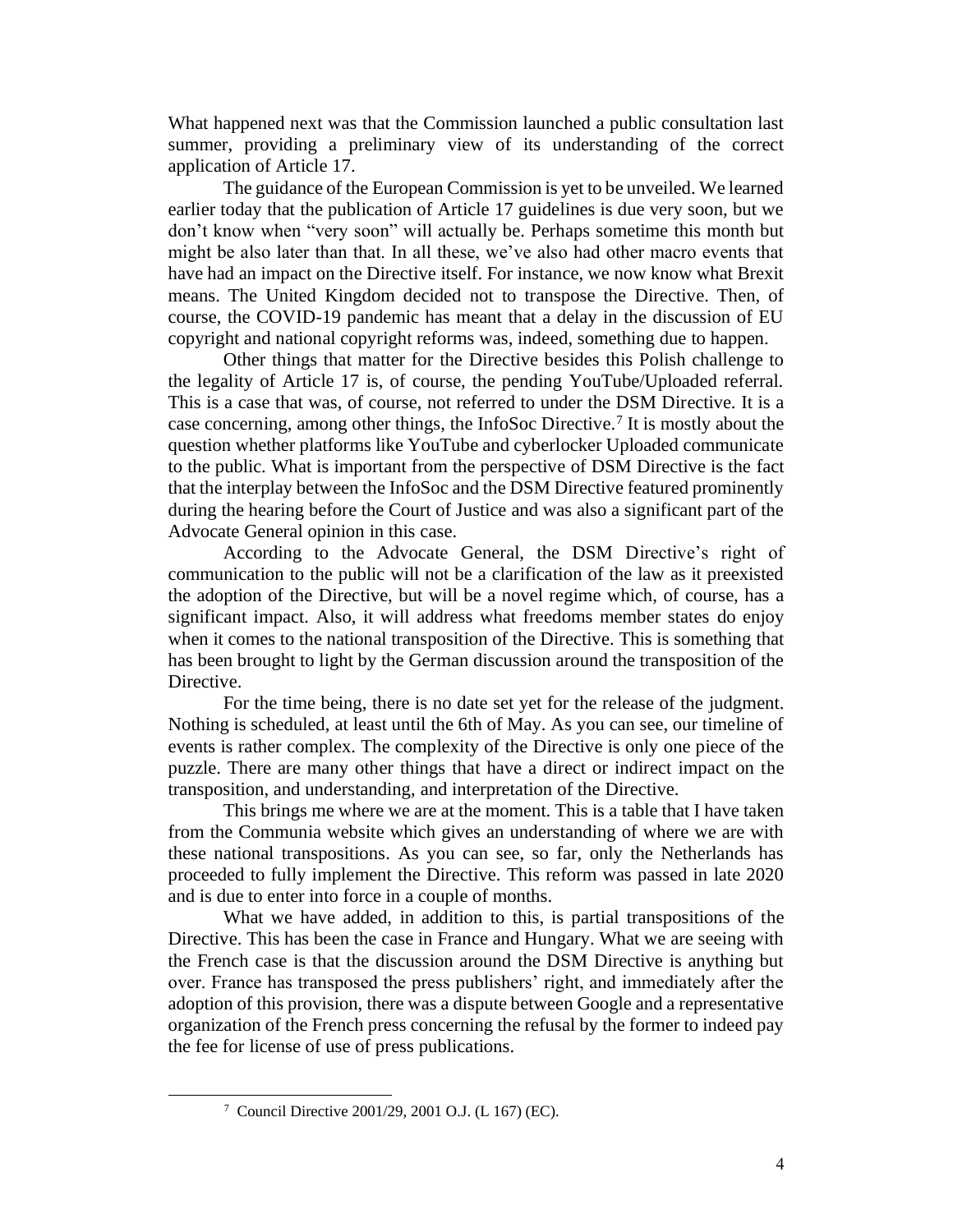This is a dispute that, in the end, was solved not through the intervention of courts and tribunals, but rather the French competition authority. This understanding is that, indeed, this is going to be a very litigious season in which issues will arise not only from a copyright standpoint, but also from the point of view of competition law.

Coming to the end of this short overview, where are we going? In other words, are things ever going to become easier? The answer is no. The DSM Directive is a very ambitious harmonization attempt on the side of EU legislature, and what is ambitious about it is also the multifaceted rationale that supports EU intervention. The DSM Directive is not just an internal market instrument. It is an instrument to bring fairness in the copyright marketplace. This is something that we see in relation to the online platforms approach in Article 17, that we see in the press publishers' right, and that we see in authors and performers' contracts. It's also a Directive that seeks to make Europe competitive vis-à-vis their countries, and this is quite apparent when we look at the text and data mining exceptions.

Then, of course, there are elements about bringing European cultural heritage to the fore; make it usable, visible. This is what we see in relation to outof-commerce works and the possibility of member states to introduce licenses with extended effect. In a nutshell, it is an ambitious piece of legislation, but it is also a very complex one. The prehistory of the Directive shows how controversial the very content of several provisions was perceived to be.

The post-natal life of the Directive is going to be equally or even more complex. We are already seeing questions of interpretation regarding the nature of the right of communication to the public in Article 17, regarding the waivability of the press publishers' right in Article 15. What has happened in France is just a preview of what is going to happen also in other member states.

For the years to come, first of all, we need to see our member states transpose the Directive. This is something that is yet to be finalized and is largely to occur, I think, for many member states well into '22, if not beyond that. Then there will of course be litigation before national courts and almost unavoidable referrals to the Court of Justice of the European Union.

On a final note, what we are seeing being discussed in Europe is something that, of course, is not limited to the European experience. Just three examples of this. First one, what we have seen in Australia for press publishers is something that reflected concerns similar to those voiced by European press publishers. Second example, Singapore is currently considering legislation in relation to text and data mining. Third example, last summer, the Section 512 study of the U.S. Copyright Office looked with interest at the European discussion around Article 17.8 In conclusion, this DSM Directive is a gift that keeps on giving. We will be accompanied by discussions about what it means and what kind of obligations it sets for years to come, a bit like the InfoSoc Directive, which has been with us now for 20 years. Thank you very much.

<sup>&</sup>lt;sup>8</sup> U.S. COPYRIGHT OFF., SECTION 512 OF TITLE 17: A REPORT OF THE REGISTER OF COPYRIGHTS (May 2020), https://www.copyright.gov/policy/section512/section-512-fullreport.pdf.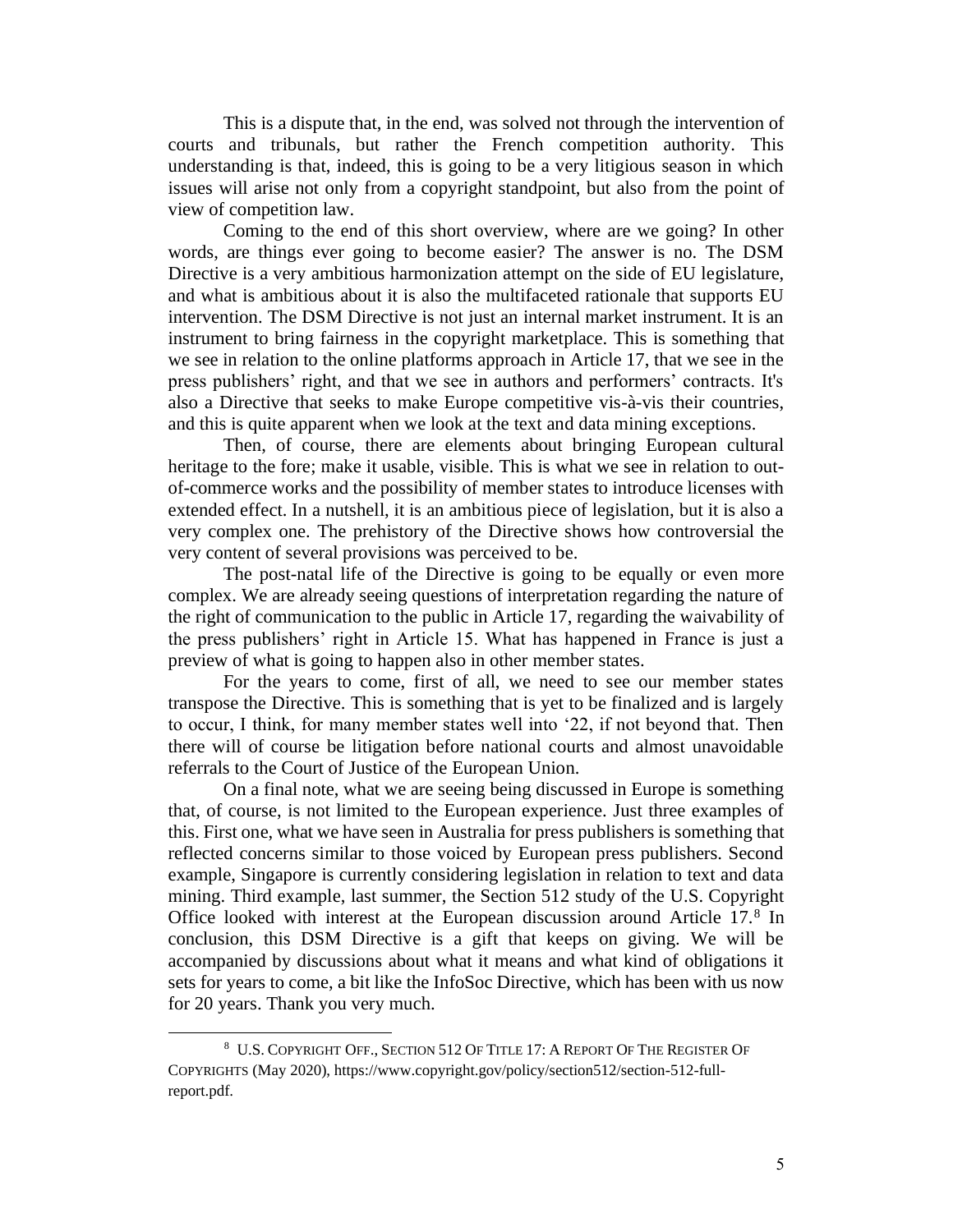TED SHAPIRO: Thank you, Eleonora. You referred, of course, to the swirl of conflict and complexity in particular around Article 17 of the Directive, the fight over the Commission's guidance, and of course the two pending cases before the Court of Justice. On top of that, of course, we have member state implementation. That is proving to be, of course, just a transfer of the controversy and conflict if you look at just the difference between France and Germany.

In that respect, I would like to ask Silke to comment on how that is going in Germany. My understanding is that the German government is confused and is implementing a protocol statement that they made at the time of the adoption of the DSM Copyright Directive, rather than the Directive itself. Could you perhaps explain where that confusion is coming from?

SILKE VON LEWINSKI: Yes. Thank you, Ted, and hello to everybody. When the Directive was adopted, the German government made a certain declaration for the protocol stating that when implementing the Directive, it wanted to avoid as far as possible any over-blocking, and in particular the use of so-called upload filters, which are not even mentioned in the Directive, but which have been a buzzword in the lobbying period during the Directive's discussion in Germany.

As you may know, we have had many demonstrations in the streets, often of kids who were mainly pushed by social media, which told them that with Article 17, the internet would be dead and users' possibilities to express themselves on platforms would be very limited, also due to over-blocking. There was a big pressure on politicians to react, and that's what they did by this declaration, which, however, is a unilateral declaration and of course does not modify the Directive, and in any case does not allow any member state, or Germany especially, to go beyond what is permitted or prescribed by the Directive.

In some respects, it is at least doubtful whether the proposal on the table fulfills the conditions of Article 17 as laid down in the Directive. Notably, a first discussion draft was issued last year even in English, which shows that the government probably wanted to have it spread also to inspire other member states for their implementation. It is quite inventive. As opposed to the French approach, which more or less literally transposes Article 17, it has created a whole new draft act outside of the Copyright Act. It is quite long and very detailed, which may be good for legal security, especially as regards the complaint and redress procedure. However, it is also quite complex and there are still some issues that are doubtful.

In particular, there was a lot of criticism because it introduced new exceptions and limitations not permitted by the Directive or under other EU law. The argument for doing so arguably without violating EU law was that, as the draft stated, the right under Article 17 would not be the regular right of communication to the public as set out in the InfoSoc Directive with its exhaustive list of exceptions, but it would be a sui generis right of communication to the public for which new exceptions could be devised. However, this idea seems to me a product of too much imagination because there is only one communication or making available right regulated in the InfoSoc Directive, like that under, and in line with, the international treaties. The DSM Directive did not want to change the communication right, but just stipulated — and this was the new aspect — that the defined service providers themselves perform an act of communication to the public when they do what has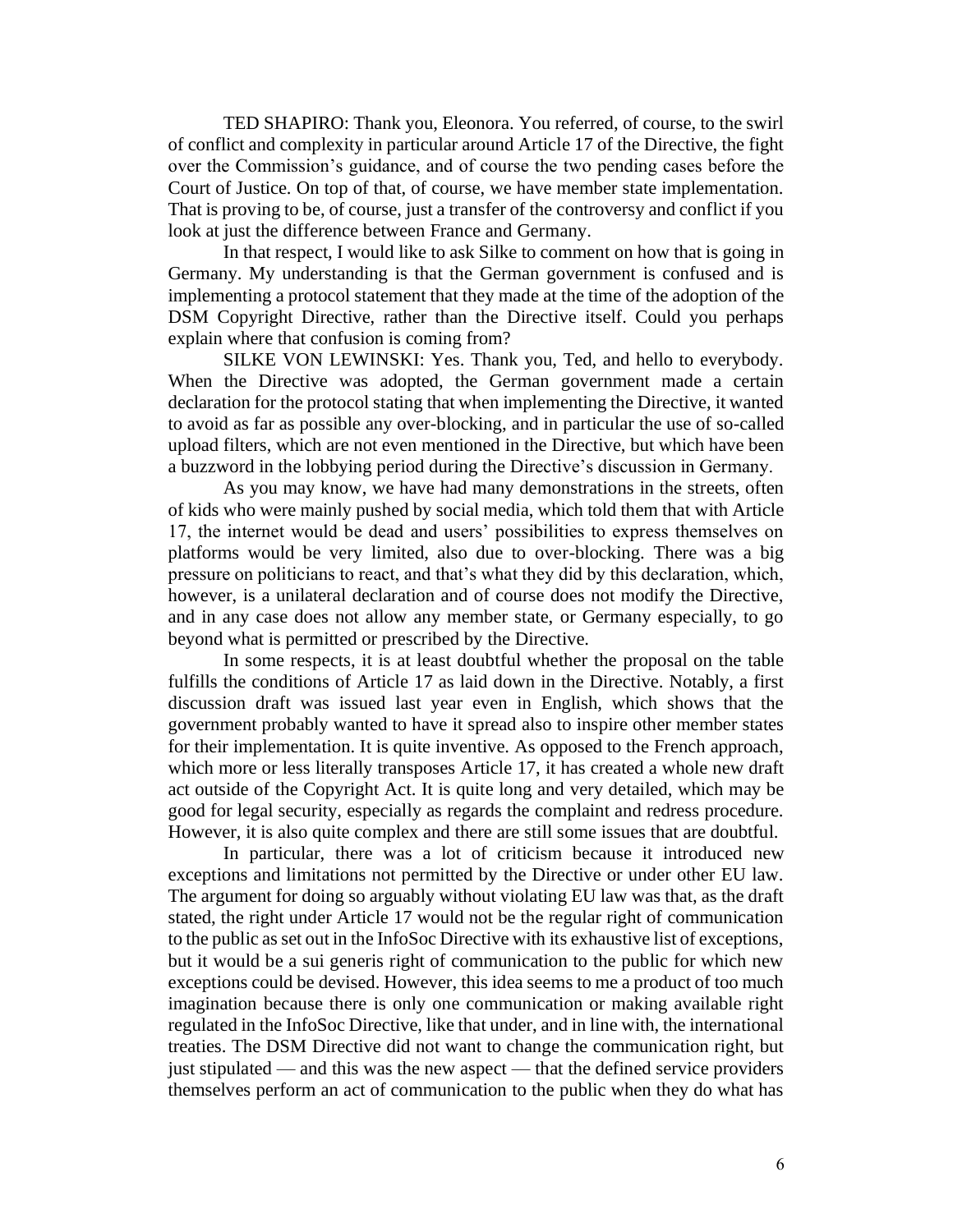been described as the activity of an upload platform such as YouTube. The specific aspect of Article 17 is thus the stipulation of direct or primary rather than secondary liability of those service providers, but not the communication right itself, so I don't see any justification to introduce additional exceptions and limitations.

The criticism on this and other points was so strong that, after all, the governmental bill — which came out late, after long disputes between the ministry, which is led by a social democrat politician, and the coalition party of our government, the Christian Democrats, who had not been involved from the outset — brought about some changes. Therefore, today these additional exceptions as such are no longer proposed, but they still re-appear in a slightly changed and disguised way inside the complaint and redress procedure.

TED SHAPIRO: Thanks, Silke. I think we'll have to come back to it because we're out of time for the discussion part of this section. In sum, the proposed German implementation is still 10 times more complex than Article 17 itself. The minor tweaks made before the release of the official draft seem to be adding complexity, but not fixing the problems.

I think that means that we now need to jump to our next presentation, which is to be done by Jan Nordemann, from the Nordemann Law Firm. There's about 20 Nordemanns in that firm, based in Berlin. Jan is going to talk about another section of the DSM Copyright Directive on author and performer remuneration.

JAN NORDEMANN: Thanks, Ted. Great to be on this panel and to talk a little bit about the new mandatory EU rules on author remuneration in the DSM Directive. Let's start with a little overview. Of course, as I'm German, this is to confirm the old rule that Germans can never start with a joke when they present, but they always have to start with a table of contents. That's what I also do here just to conform to the rule.

There are, what I think, four major provisions in the Copyright Contract Law Rules of the DSM Directive. This is, first of all, Article 18, as you can see on the upper left-hand side here, the Principle of Appropriate and Proportionate Remuneration. Then you have on the right-hand upper side, the Transparency Obligation About the Use of the Work, Article 19 DSM Directive. I will go into detail later about this. Then on the lower left-hand side, you see Article 20, the Contract Adjustment Mechanism for Best Seller Scenarios, at least that would be my headline for Article 20. Then you have Article 23, the Specific Ban on Contractual Overrides for Article 19 and Article 20 for the Transparency Obligation and for the Contract Adjustment for Best Seller Scenarios. Article 23 is what makes these provisions mandatory, of course.

What is behind this, what did the EU Legislators think, you can see that, in particular, in Recital 72 of the DSM Directive: authors and performers tend to be in the weaker contractual position when they grant a license or transfer their rights for the purpose of exploitation and return for remuneration. The EU Legislators thought that authors and performers need some protection and need regulation in Copyright Contract Law in their favor.

Let's look at the transparency obligation of Article 19, which you see here as it was put into effect. You have for authors and performers a right to at least once a year get information on the exploitation of their works and performances, of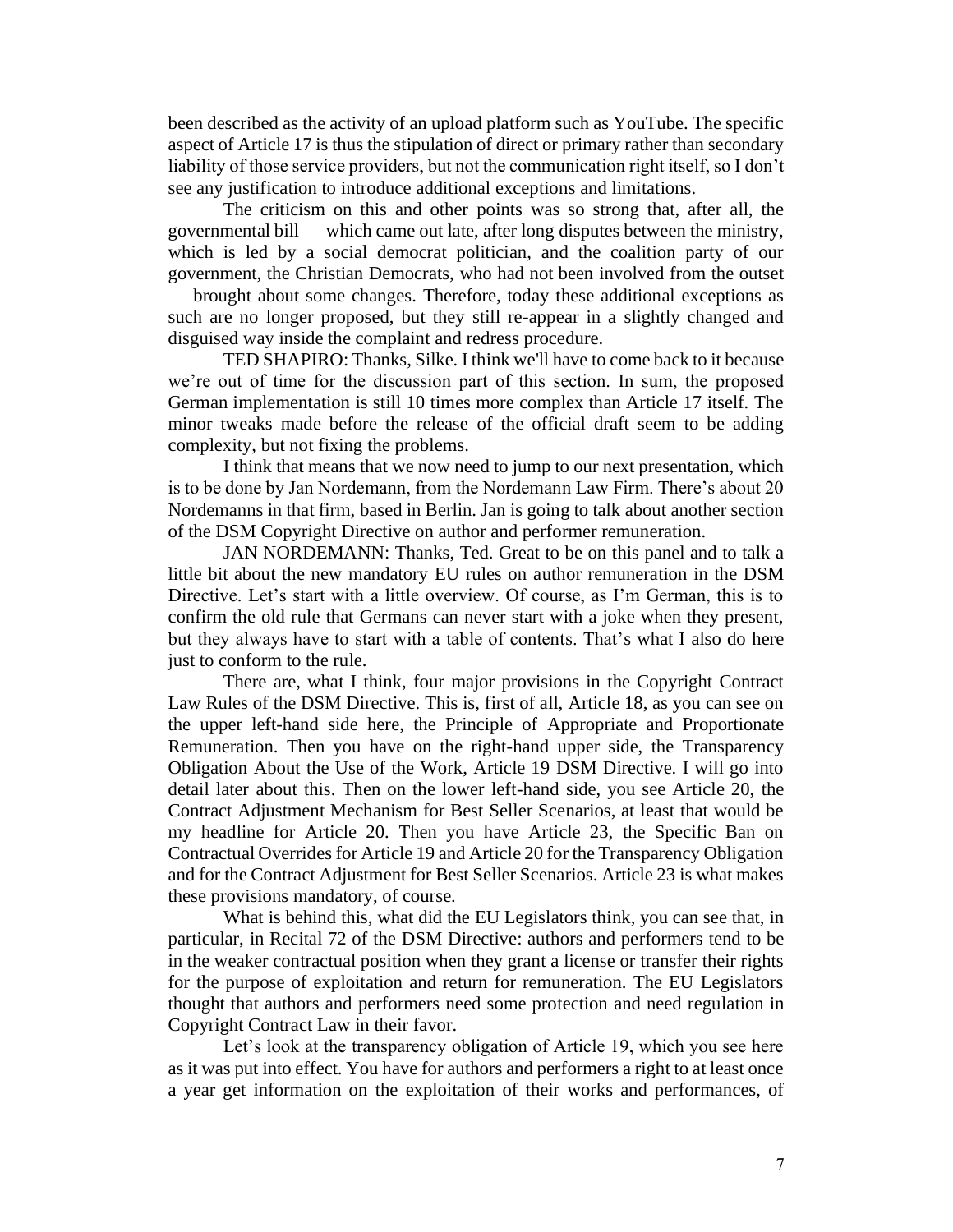course, from the parties to whom they have licensed or transferred their rights or their successors in title. This information is in particular regarding modes of exploitation and all revenues generated. There's a little limitation stating that you should take into account the specificities of each sector. As you can already take from this wording, this will mean a lot of work for producers, publishers and all who use and exploit copyright-protected works and performances. Some safeguards apply. According to Article 19, there's a general proportionality requirement. No transparency obligation applies if the administrative burden is disproportionate. Also, no transparency obligation applies if there was no significant contribution by the author or performer. As you see, you probably have a lot of question marks already, a lot of issues to discuss.

Let's go into Article 20 and the Contract Adjustment Mechanism for Best Seller Scenarios. As you can see here from the wording that is on the screen, authors and performers are entitled to claim additional, appropriate and fair remuneration, when the remuneration originally agreed turns out to be disproportionately low compared to all the subsequent relevant revenues derived from the exploitation of the works or performances. I will translate "disproportionately low" into "best seller scenario" because usually in case of lump sum payments there's no longer proportionality between what the author or performer has got and remuneration and proceeds the producer or publisher receives. Collective bargaining agreements prevail. That is important. That's a push, of course, for collective bargaining agreements. What is also important, there's a duty to implement this bestseller provision into the EU member states' laws. Every EU member state will have bestseller provision in the future if all comply with a deadline for June 2021.

The Germans, as Ted mentioned in his introduction, are, regarding the copyright remuneration rules, a little bit ahead because we know in Germany these kinds of rules. They were introduced into German law two decades ago already, in 2002. There's a best seller provision, Article 32a of the German Copyright Act.<sup>9</sup> In particular, it covers bestseller scenarios if the lump sum remuneration that an author received or a performer received is combined with a long selling success, then the remuneration may get out of proportion. There's extensive practice in Germany about the best seller provision. There are collective bargaining agreements in place, several, and there's also various court litigation in the past and also currently ongoing, for example, in the film area, by cameramen, screenplay writers or dubbing artists.

Let me show you one case that is quite famous in Germany, and maybe you've heard about it also outside Germany. That's the *Das Boot* case.<sup>10</sup> It's a bestseller case about a 1981 motion picture which was called *Das Boot,* or *The Boat*. The film follows a World War II German submarine on their Atlantic patrols. The chief cameraman sued for more money. The chief cameraman is considered under German law an author. The chief cameraman had received a one-time lump sum of circa 100,000 Euros in the 1980s. This remuneration was considered fair for

<sup>9</sup> Urheberrechtsgesetz [UrhG] [Act on Copyright and Related Rights], Sept. 9, 1965, Bundesgesetzblatt [BGBl] at I, 2014, as amended 2018 (Ger.).

<sup>10</sup> BGH, Apr. 4, 2021, I ZR 9/18,

https://www.bundesgerichtshof.de/SharedDocs/Pressemitteilungen/DE/2021/2021075.html.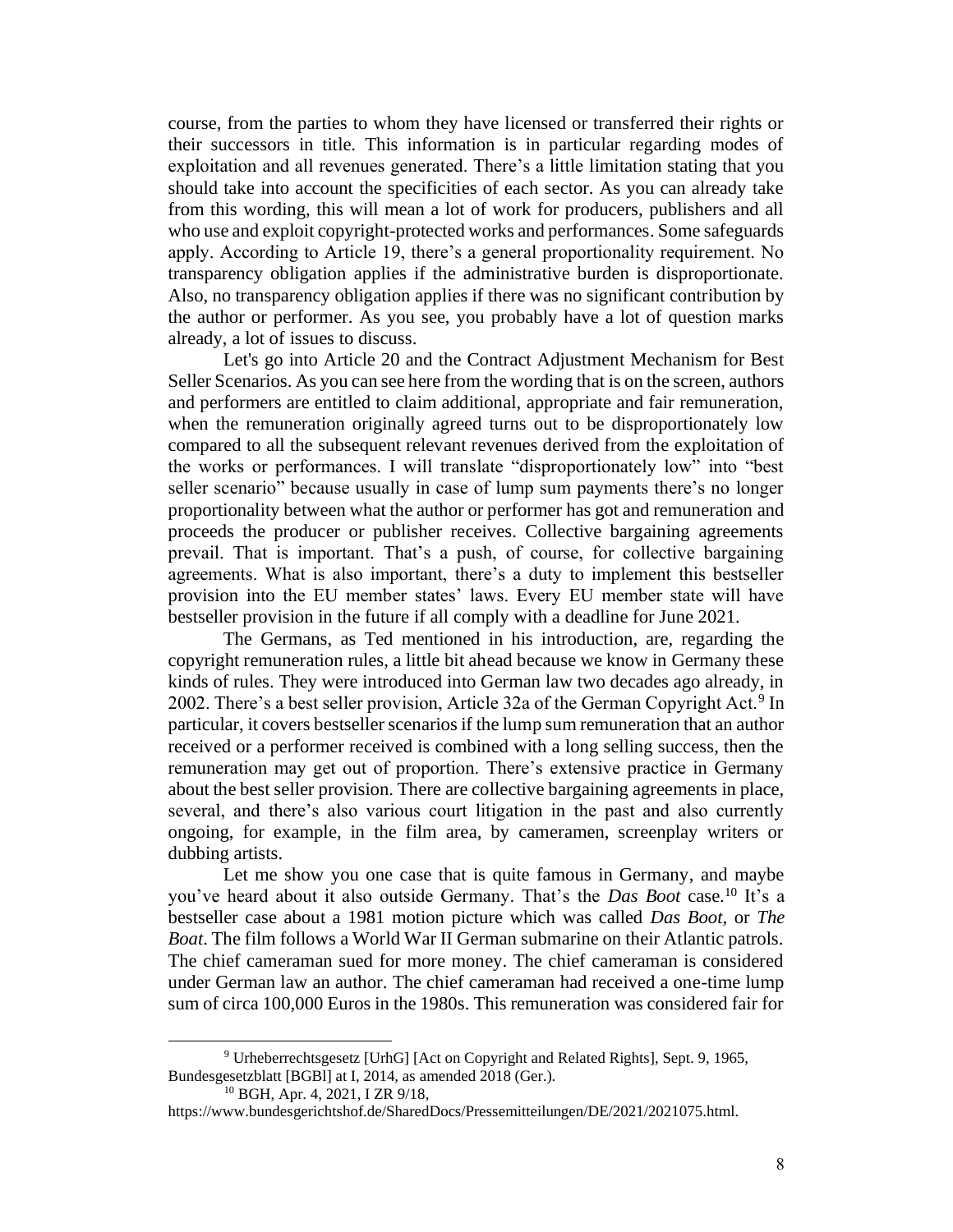the short-term theatrical, home entertainment and TV use, but because of the long selling success, it then turned out to be disproportionate, at least that was held by the German courts, and the German courts held that the cameraman was entitled to a change of contract and to additional remuneration.

What are the takeaways from the new remuneration rules in Europe? I think they mean a heavy change of the contractual remuneration between authors and performers and producers, publishers, etc., in Europe, in particular in those countries where no such rules exist yet. Implementation, that's also my guess, will vary across Europe because some of the rules are rather unclear and leave a lot of room for implementation. Contractual freedom will be definitely limited, as you can see already from the bestseller provision. Also, the old Roman law rule *pacta sunt servanda<sup>11</sup>* may no longer apply. Collective bargaining agreements will take a more prominent role in Europe. I think that's for sure as well. There will be bestseller litigation across EU member states, in all EU member states because it's a must-have, the bestseller provision in all EU member states. There are many, many unresolved legal issues, including, just to name two, international application of these remuneration rules and the transparency obligation and proportionality, as I mentioned earlier.

To share some German experiences in Germany, it took 10 to 20 years before the dust settled on these provisions. That means, of course, these author and performer remuneration rules are bad news for publishers and producers who will face additional costs due to transparency and may also face additional payments. They may be good news for authors and performers, but I think what is definitely for sure is they're good news for lawyers because it's an employment program for lawyers. Thanks. That's all for me for the moment.

TED SHAPIRO: Thank you very much, Jan. A very useful presentation. Of course, we could spend a whole session just discussing that. It's clear that the goals of this legislation are quite important. It's just the difficulty of when a legislator intervenes to regulate this kind of thing, how it can work, the compromises that get made, and of course, the possibility of litigation to fight over how it should work.

You pointed out that given the flexibility in these provisions, we're going to have a lot of different approaches in the member states. There are different safeguards that people can put in place. They are taking into account the flexibilities of different systems for different sectors. That's going to mean differences across the EU. Giuseppe, you have pointed to this legislation, and you've raised some issues.

I was wondering, how do you think that member states will interpret this? We know that Germany has a fair amount of experience in this area. It has to be said that, apart from really the UK and Ireland, most member states had most of these things in various different ways. Of course, they're now at the EU level. How will member states interpret these obligations, and will other EU-wide regulations have an impact on this pursuit of fairness? What do you think?

GIUSEPPE MAZZIOTTI: Thank you, Ted, for your question. Thank you to the organizers of this conference for having invited me to join this panel, which I'm enjoying very much.

<sup>&</sup>lt;sup>11</sup> Latin for agreements must be kept.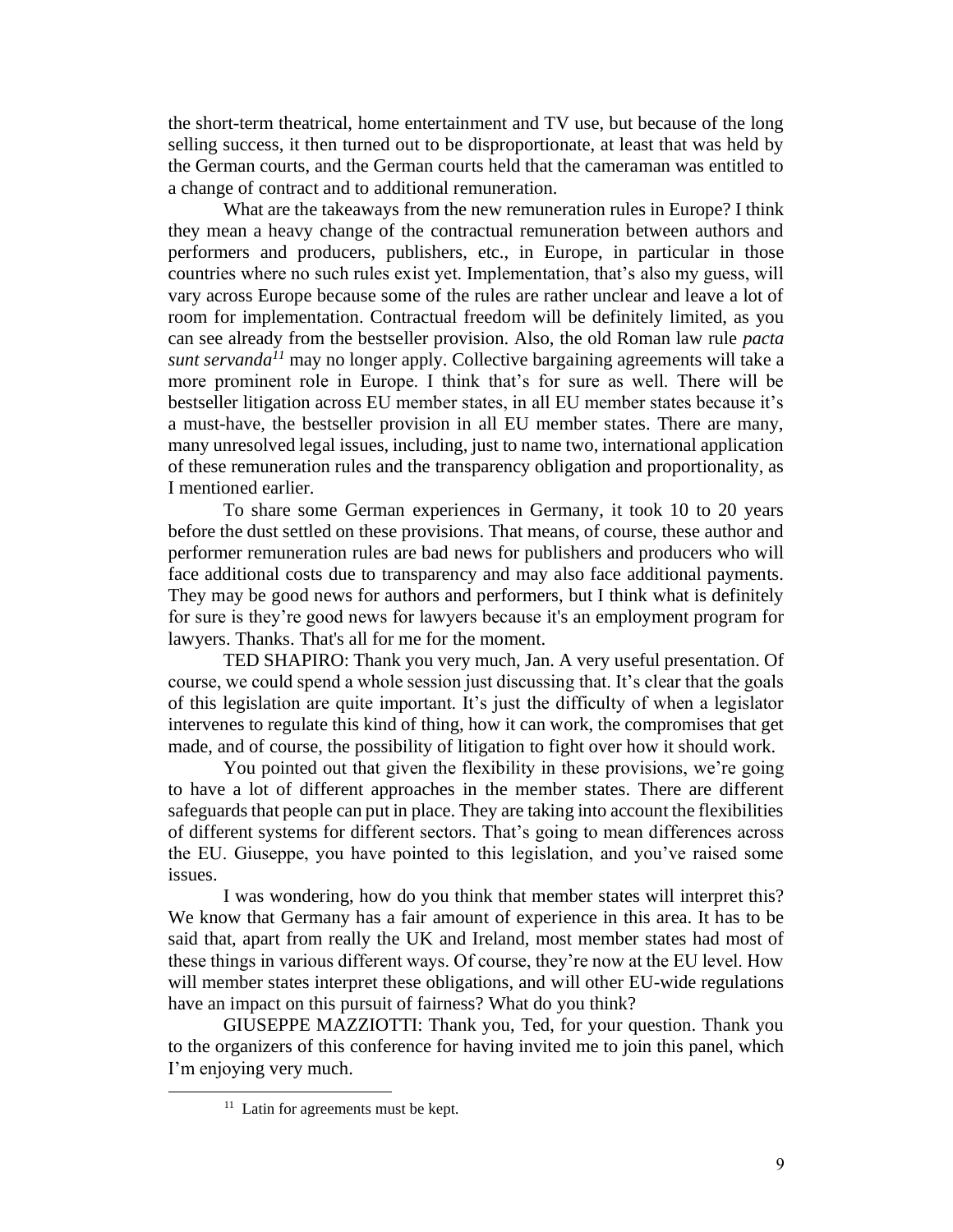I think this is just a small piece of legislation if we compare it to the much bigger picture that is coming out, when it comes to fairness and transparency, on access to data and transparency rights, as a general rule. It is becoming clear for those who follow the policymaking process in Brussels, especially the Digital Services Act or the Digital Markets Act,<sup>12</sup> that Europe has a vision of the largest exploiters of copyright works that will progressively transform their platforms into a sort of public service. This concept, at a much bigger scale, contemplates that platforms provide access to data and, to a certain extent, trade secrets that the whole computer industry is based upon. It's not a contradiction, in my view. I think the power and responsibility that member states have been given under the Copyright Directive is a consequence of the principle of subsidiarity that the EU law is based upon.

This idea is that, as Jan emphasized very well, there will be a reinforced role of collective bargaining. Obviously, collective bargaining is a genuinely local thing because what is appropriate in terms of remuneration will have to be determined at a local level and in accordance with rules, as Ted said, that are likely to diverge from member state to member state. I'm speaking from Dublin, and I represent Trinity College Dublin. For Ireland, this approach is shocking, obviously. Legislation that is being prepared is totally alien to the tradition of common law countries, and Ireland is — they don't have anything comparable to what Germany, France, and Italy have.

What is being mandated, as Jan said, is a sort of infrastructure where collective rights managers in each single sector will be the protagonist of this price or tariff setting mechanism on a sector-by-sector basis. I believe that the most interesting implementations will come also from the bigger picture of platform regulation that I referred to.

I would say the complexities that we will have at the national level will be mitigated by the activity of the Court of Justice, as Eleonora said. The Court will help define concepts that, for now, are rather abstract. It seems obvious to me that, in spite of the Directive provisions, we won't have the same kind and level of remuneration, for example, in Bulgaria or Romania and in Denmark or Ireland, because licensing fees will have to be adapted also to the economic value of a certain work, especially online, and to consumers' willingness to pay. I believe that especially non-European observers should pay attention to possible amendments to the Digital Services Act and the Digital Markets Act, because it's where these abstract principles of fairness and transparency will become concretely enforceable.

TED SHAPIRO: Giuseppe, we've used up the time for this. I'm just conscious that Jan and I have both pointed out some of the downsides. Silke, I'll give you 30 seconds to say something about what you think about this, if you want to quickly comment on the extent to which you believe that Articles 18 to 23 can work beneficially across the member States.

SILKE VON LEWINSKI: Well, Jan has already pointed out the experience we have had in Germany. I think, in essence, authors often don't really have the

<sup>&</sup>lt;sup>12</sup> Proposal for a Regulation of the European Parliament and of the Council on contestable and fair markets in the digital sector (Digital Markets Act), COM (2020) 842 final (Dec. 15, 2020).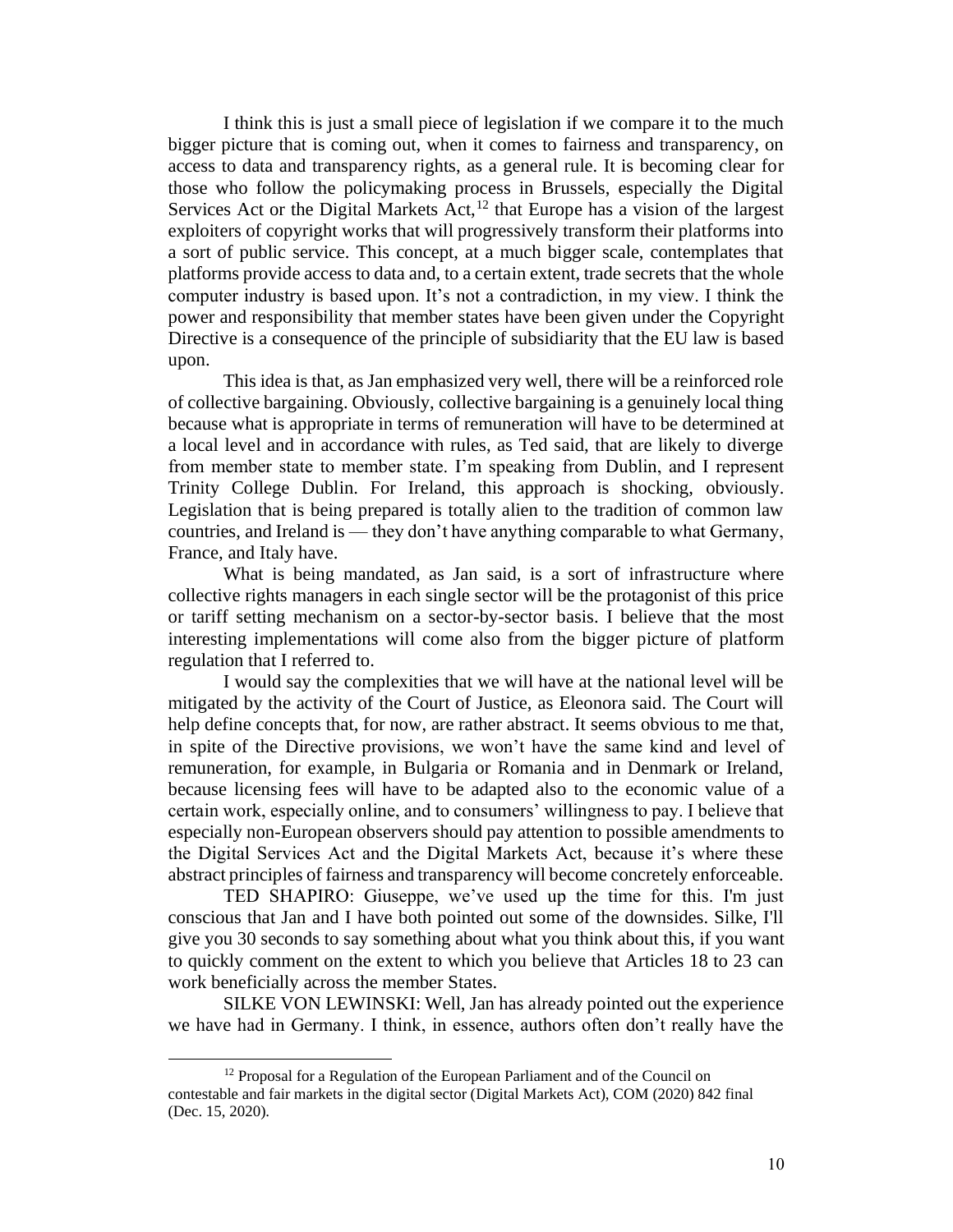possibility to negotiate good conditions unless they can do so collectively in one or the other way, such as for example under German law by setting certain standards, on what is an equitable remuneration. However, implementing rules in some member states may be not very effective, especially where they do not show an element of collectivity. In Germany, Articles 18 to 23 may improve some things a little bit, but they are not the big breakthrough there.

TED SHAPIRO: Thank you very much. We're now going to move to the — I see there's one question in the chat. Jan, I've got one quick question for you that says, would it be possible to insulate lump sum payments applying globally? If challenged in the EU, the global lump sum shall be cut from 100K to 50K or 10K, like a set-off? Great question, which poses a million complexities.

JAN NORDEMANN: I'll do my very best. I think this is a "Yes." If the lump sum is for global use, you will have to distribute the lump sum per territory. There's quite extensive case law in Germany on how to distribute lump sums, not only territory-wise but also timewise, different modes of use. This is indeed one of these questions which are employment programs for lawyers.

TED SHAPIRO: You mentioned the issue of the international application and the extent to which, for example, this could impact contracts between US producers and US authors, which raises a whole number of complex issues. I even wonder about companies that distribute and produce across the entire EU, how they figure out which laws are applicable to which things. That's going to be complex, but okay, we'll have to move on from author/performer remuneration to our next speaker who is Jerker Rydén. He is going to talk about his absolute favorite thing that he talks about every year, except for last year, but of course he couldn't, and that is on extended collective licensing, the panacea for the world's ills. Jerker, the floor is yours.

JERKER RYDÉN: Well, thank you very much Ted. Due to some technical problem, I don't have access to my slides. I am so sorry for that.

The backdrop to Article 15 could be described as a crossroad of different kinds of legislation. Ultimately, I think it about the fourth pillar of democracy: the sustainability of a free and an independent news media. It's been under heavy pressure from these big tech giants, and the bottom line is the advertisement business. Google, Facebook etc. have been very much damaging to the business model of press publishers.

What the commission has recognized is the need to provide news media corporations with a related right so they can effectively benefit from the reuse of news media, which is taking place on these platforms. The aim is not to protect works; it's like the protection of a database or a catalog. The purpose of Article 15 is to protect the investment made by news media corporations. Will that make the day? Well, that is yet to be seen.

Article 15 provides news media with a two-year protection and they have to share the revenue they receive with authors. Obviously, it is ultimately about how to recoup the investment protected by Article 15. The key is to find the efficient way to recoup the investment. I would say, it's a combination of how you make this work, i.e., efficient collective licensing, and also find a way to share the revenue with authors.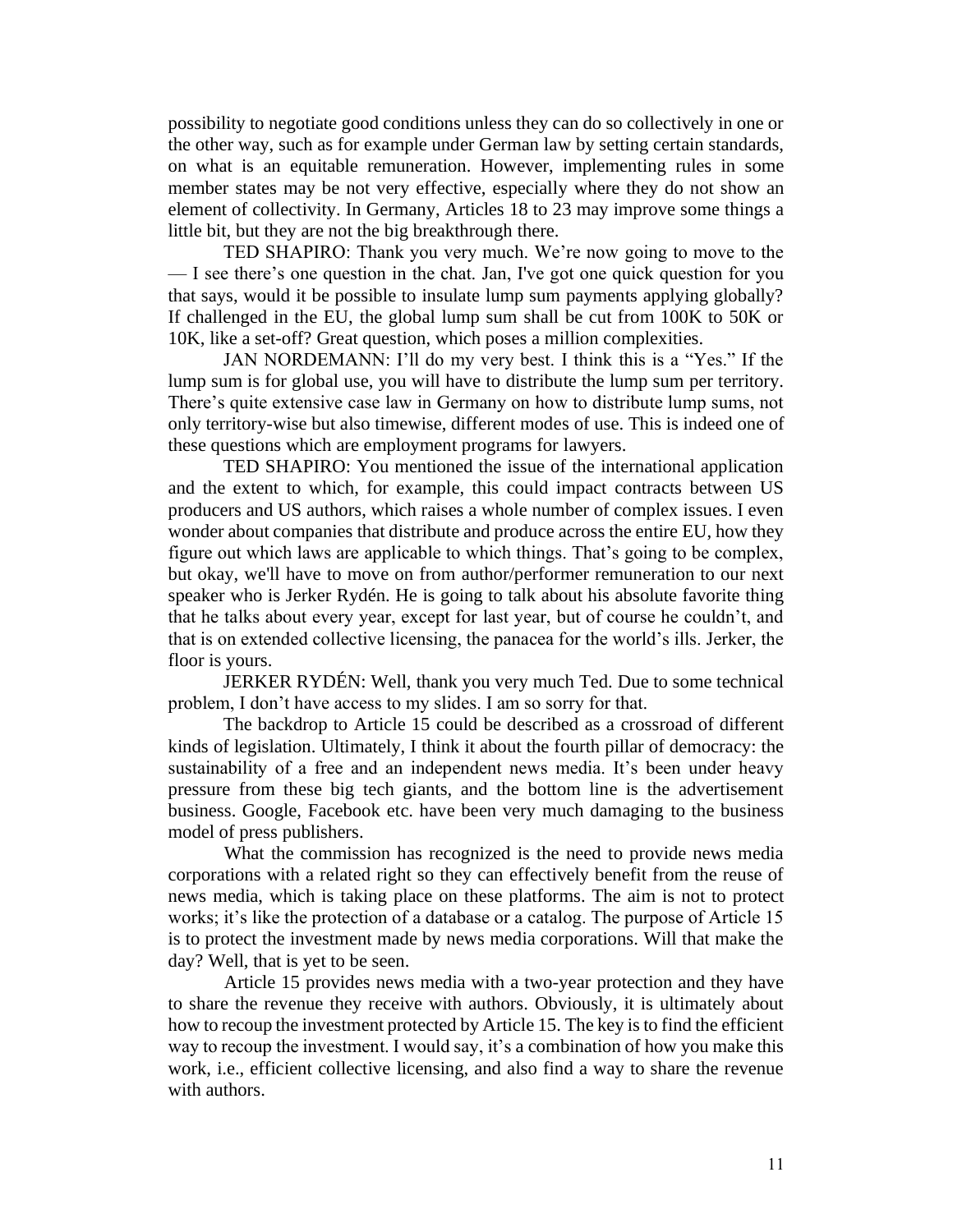Authors and press publishers do sit in the same boat. What is required is an ecosystem consisting of the related right (Article 15) and efficient collective licensing. Possibly, it could also relate to the new transparency rules.

As far as sharing the revenue, press publishers are faced with a challenge – to establish a business model underpinned by the press publishers right and a requirement to share the revenue with the authors (Article 15). I assume, to be able to approach this effectively press publishers will have to work together with the authors. Otherwise, they will be in a relatively weak position in relation to the platforms. Press publishers themselves need to work collectively, and jointly with authors, to gain leverage in negotiations with platforms. Extended Collective Licensing (ECL) - Article 12 of the DSM Directive<sup>13</sup> - provide the mechanism for such a business model. The reason I mentioned ECL is that collective licensing is the only way forward to manage the rights and also to provide legal certainty, which platforms will demand to enter into a license agreement.

In the Nordic countries CMOs represents not only authors, but also press publishers. By approaching platforms through a CMO press publishers could benefit from an existing organization i.e., no need to set up a CMO on their own. Another advantage with the CMO is that press publishers and authors could use the CMO as a forum to discuss and negotiate a viable business model.

ECL could play a role two ways. First of all, it's a streamlined, one-stopshop, and secondly it provides legal certainty, which I think would be attractive to Facebook and Google and other platforms.

One thing, obviously, is that in some cases, the market value of the press publishers' right, could also be related to cross border use. Article 12 says that the extended effect of the ECL is confined to the territory of the member state, but as described in the opinion published by  $ALAI<sup>14</sup>$  in 2016 and as I have provided practical evidence of in ECL pilots with Finland and Malawi, ECL can be used across borders.

At the end of the day, will Article 15 be a game-changer? Will it change the market for advertisement? Will press publishers be able to compete with these big tech giants and attract more advertisement? The answer is probably no. I believe the overall effect on that marketplace for advertisement will be zero, but with efficient licensing mechanisms press publishers could work collectively and jointly with authors and create an ecosystem which will enable them to recoup their investments.

Another point that I think is relevant to mention is that Article 12 (ECL), which is not mandatory for Member States to transpose, could actually be transposed by many more Member States because ECL is needed for press publishers to recoup their investment. ECL is required to fill out what is missing in Article 15, i.e., a viable collective licensing mechanism providing legal certainty for mass use. And this is true for other articles in the DSM Directive as well - Articles 3, 4, 5 and 17 - which in some instances require an ECL Article 3 and 4 require the user to have lawful access to works. In some instances, lawful access may be provided under an exception or limitation, but in some instances it may not

<sup>13</sup> Council Directive 2019/790, art. 12, 2019 O.J. (L 130) (EC).

<sup>&</sup>lt;sup>14</sup> Association Littéraire et Artistique Internationale.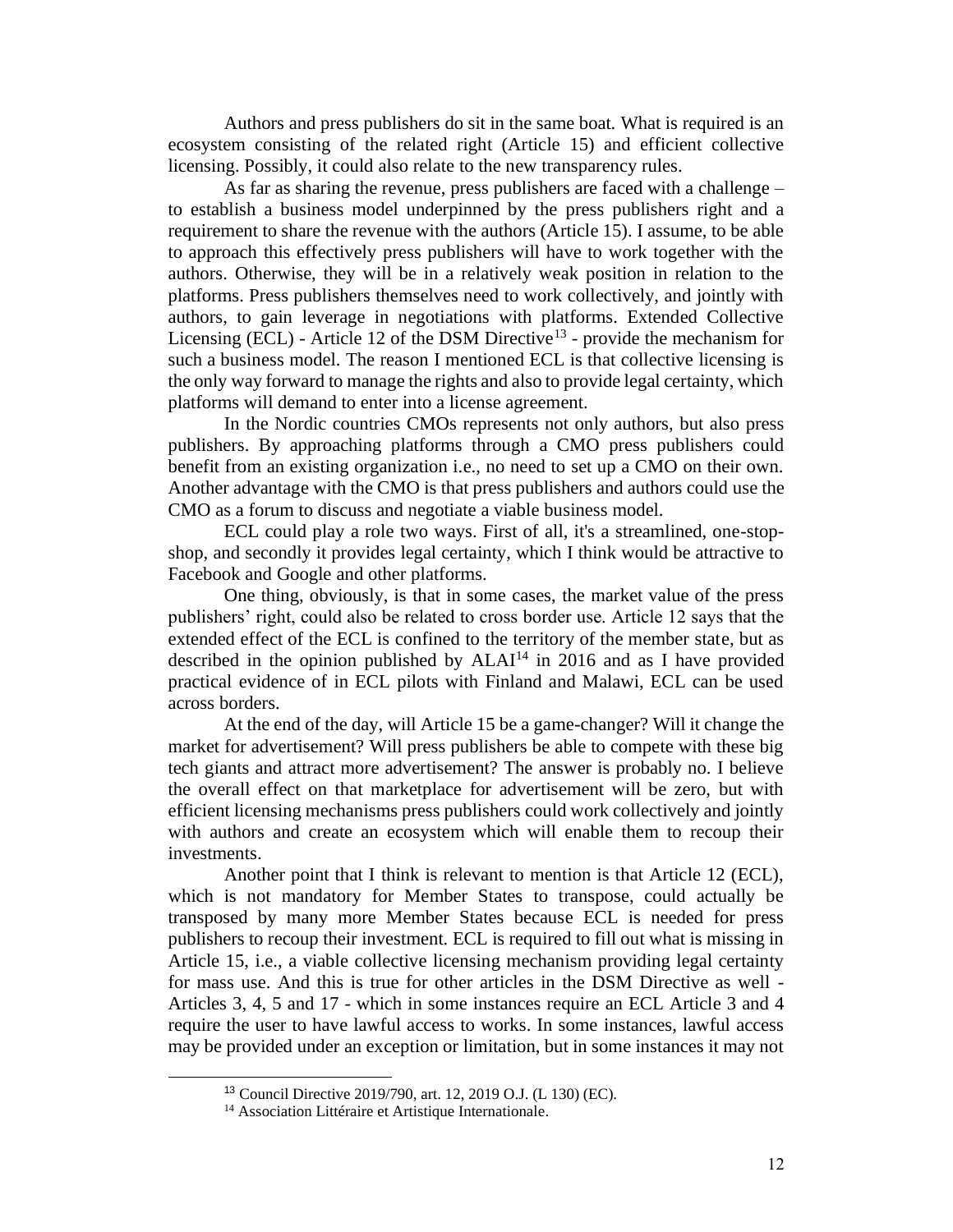and a license is needed, and in many cases an ECL. The same argument can be made for Article 17. I understand this is an ongoing discussion among CMOs and some have an ambition to provide a solution to enable these articles to function as intended.

ECL is not a panacea, not to be "prescribed" for any and all needs for a license, but only for certain cases. And I would like to stress that ECL is about right holders collectively opting into the contract in the first place. A contract is required and all categories of rights holders concerned to opt-in. The ECL agreements I have negotiated on the behalf of the National Library of Sweden have as parties all categories of right holders concerned. Since they opt-in, they take an active part in the agreement.

I think overall one can see ECL as the means for all right holders concerned to be adequately remunerated and the means to establish viable business models for mass use, and in respect to Article 15, to enable press publishers to recoup their investments, authors to be compensated and platforms legal certainty.

I think I'm now within the time limit. Thank you for listening and finally, great to see you all, unfortunately, not the ones in the audience, only the colleagues, but nevertheless, great to see you. Thank you.

TED SHAPIRO: Thank you very much Jerker. It's the perennial argument over ECL. I always understood it as opt-out. Article 12 refers to opt-out not opt-in. The difficulty with applying Article 12 to Article 17 is, of course, Article 17 may have more of a cross-border nature, whereas Article 12 is limited to member state territories, but certainly there has to be a role for extended collective licensing and servicing exceptions. I believe it would be a disaster if it applied in the area of Article 17.

Let's stay on Article 15 and the implementation of Article 15 and the press publishers' right. Eleonora referred to the competition law push that was given to get things going in France. I've been wondering about the flip side of it: what happens if four or five big publishers sit in a room and pool their rights; whether there's an antitrust issue on that side. But let's compare Article 15 and the way that it's being dealt with in Europe to the experience Down Under. Fiona, can you tell us a little bit about what's going on? There's been a fair amount of this in the European and American press. Tell us a little bit about how you see this contrasting to what's been going on in Australia.

FIONA PHILLIPS: Thanks Ted. What's happening is actually interesting in the sense that we actually in Australia have a very extensive use of copyright licensing and have our very own statutory licensing regime, but that is not the approach that has been taken with press publishers. I think that the approach in Australia has some pluses and minuses. One is, actually, that some deals have actually in the last month been done between Google and Facebook and some major media players, but there are also some downsides.

Just to give some context, people will have seen that Australia recently had its access to news via Facebook switched off, without any warning, and it happened to coincide with the week that vaccines were beginning to be rolled out here. For example, the Australian Medical Association's Facebook site suddenly disappeared. The background to our approach is that this issue is being looked at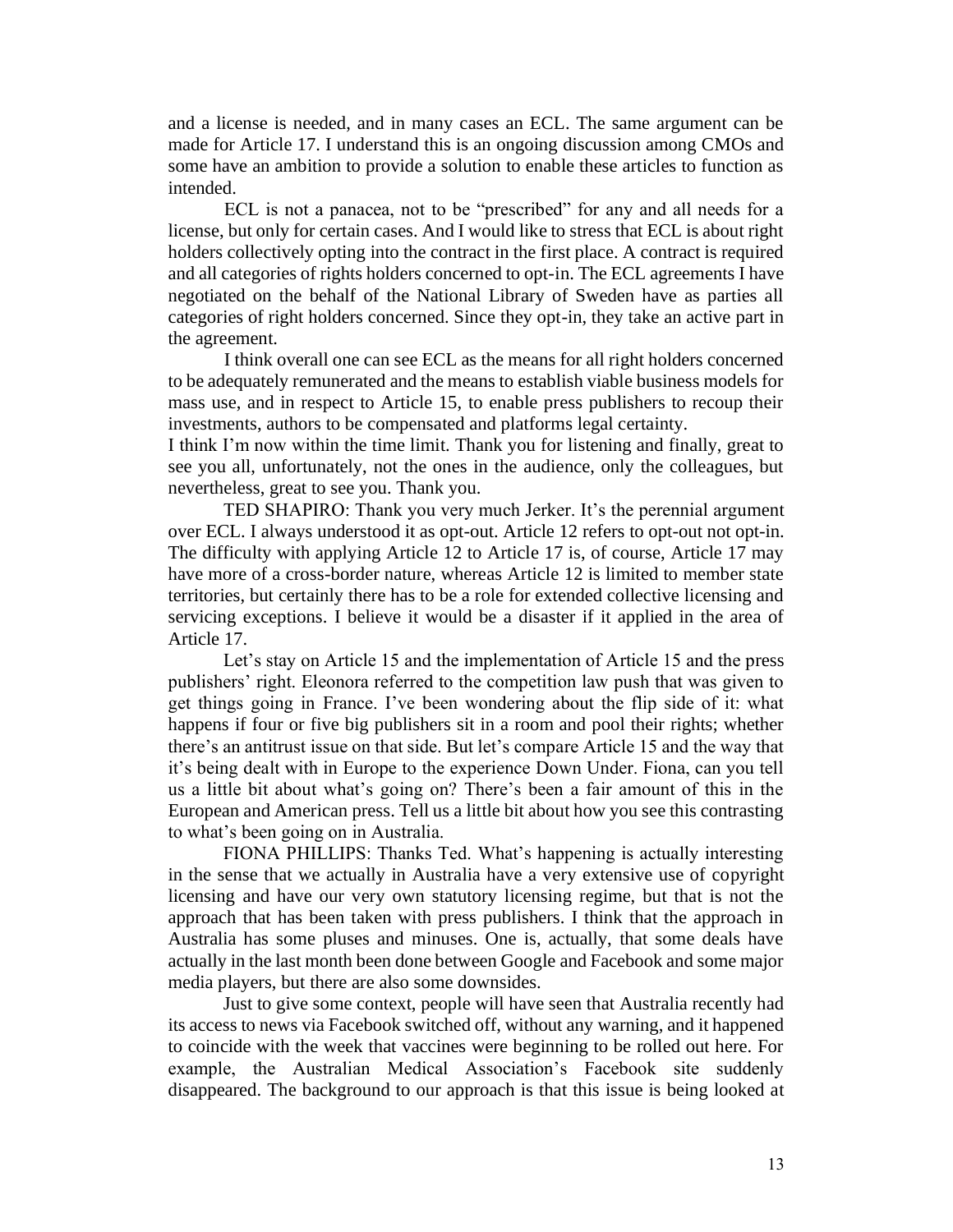from a competition perspective. I spoke at the conference a couple of years ago about our competition regulator's inquiry into digital platforms. That inquiry actually came through a political process.

The lens of inquiry really was just about Google and Facebook and the impact on public interest news, on journalism, and the advertising market that went along with that. One of the many recommendations that came out of the inquiry was the establishment of a media bargaining code. They tried to do it voluntarily. Then when it was clear that that wasn't going anywhere, the Government announced that it was planning to decree a mandatory bargaining code. As you will have seen, both Google and Facebook threatened to withdraw from the market. In the end, the legislation has passed and deals have been done, but I think there are a couple of issues that are worth noting.

One is, because it's political and it comes from a competition perspective, the focus is just on Google and Facebook. It's not looking holistically at digital platforms. The second thing is that the code applies to media businesses. They have to hit a certain economic threshold of about \$150,000 per annum, just from news content to be captured. Query who will be in and who will not have access at this stage. Preemptively, Google and Facebook have entered into deals with some of the major players, for example, NewsCorp and some of the major broadcasters.

Thirdly, and I think from a copyright perspective one of the things that is troubling is that there's no mechanism to remunerate the underlying rights-holders in that news content.

In summary, there are some pluses in that, because there is this threat of actually being forced to go to arbitration, there is a large stick to be applied, which has had some effect, but there are some limitations in terms of the coverage dealing holistically with digital platforms with news content and with remunerating creators.

TED SHAPIRO: Thanks, Fiona. It starts to sound like you need a combination of copyright and competition law, a little bit along the lines of what was happening in France.

Meanwhile in the Q&A, questions came and got answered. A question came up about whether the German implementation that Silke referred to, based on the sui generis nature, was compliant with the Directive. Eleonora answered that she did not think it was. Jan seconded her motion, and Giuseppe wants to praise Article 17 for having made the Polish government act as a human rights advocate. I do find it pretty ironic that the case in defense of certain fundamental rights, or at least purportedly in defense of certain fundamental rights, was brought by the semitotalitarian regime, but that's where we are.

We still have some more time for questions. If anyone has one in the audience — We have seven minutes left.

JAN NORDEMANN: A quick remark on Article 15, the related right of press publishers. There are also some German experiences with this because we had such related right before it got annulled by the CJEU some years ago. There may be an antitrust issue because Google in Germany tried to evade and avoid this related exclusive right by forcing the publishers into non-paid licenses. That's what happened in France as well. That's something the DSM Directive doesn't address.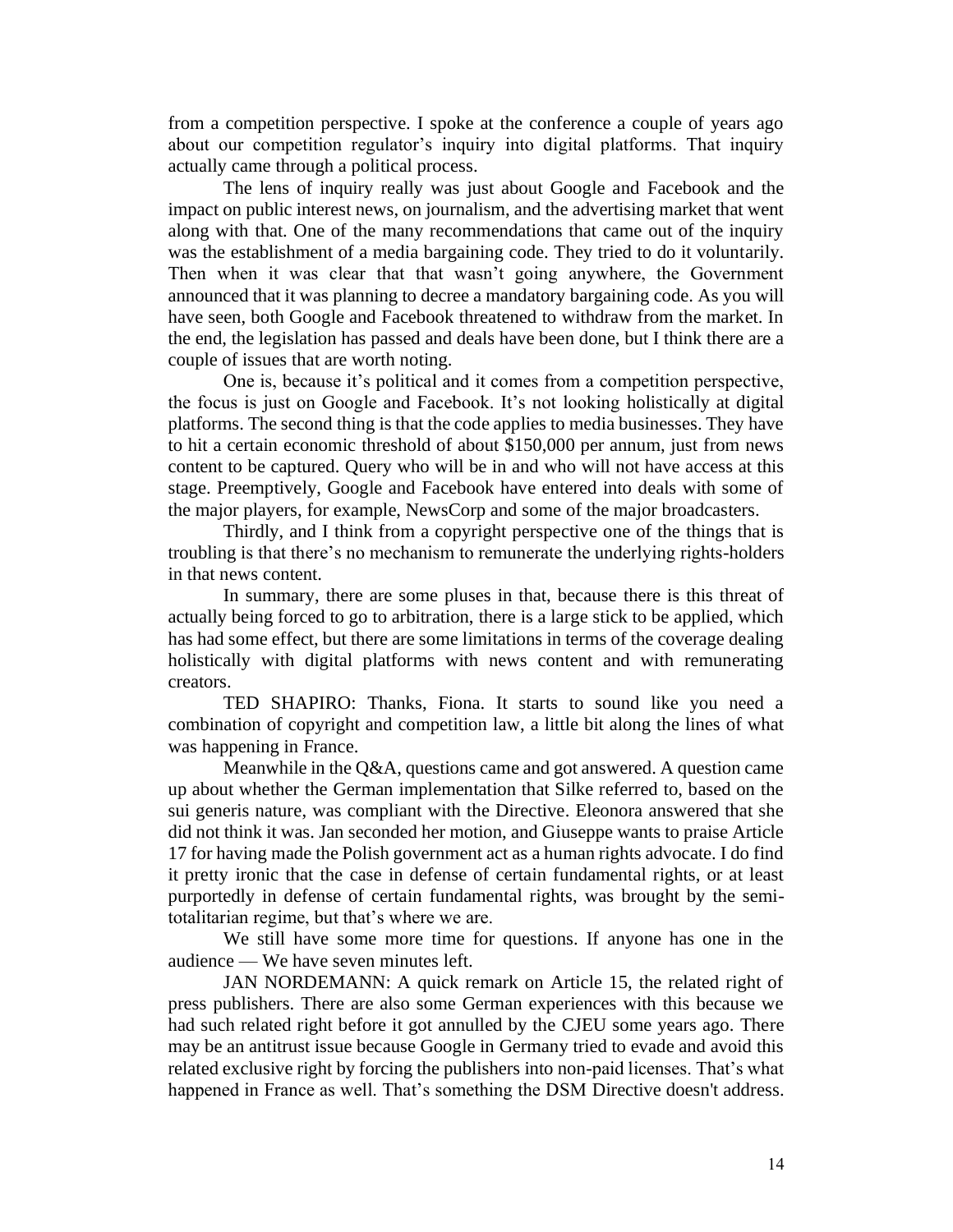I just wanted to point out that you may need the help of competition law (antitrust law), in order to put this into place against the really big ones, i.e., in particular Google.

TED SHAPIRO: Would you have expected the DSM Copyright Directive to address this issue?

JAN NORDEMANN: Well, you could address this under copyright law, if you would just choose to only allow mandatory collective licensing. Then the issue goes away, but of course, there are good reasons that the DSM Directive did not do this and leaves that to individual licensing in the end. Of course, with the option to run it, as Jerker had said, through ECL, or whatever other licensing scheme, but there may be the issue of Google's request for non-paid licenses — I don't know if the fight is over because Google and France have settled the competition law case, but at least you probably need to expect some more cases.

That said, just maybe to give a little more detail, it may be an abuse of a dominant position in that case a dominant search engine like Google, with a threat of listing light the press publishers, as we call it in Germany, or even delisting them, at least to a limited extent, that forces them into non-paid licenses. That's the issue, that may be an abuse of a dominant position. That's something that needs to be addressed before this starts to work, this related right.

TED SHAPIRO: Yes, we see this trend that there's a combination between copyright and competition law to deal with this issue. I guess it's disturbing to me that the answer has to be mandatory collective licensing because I don't see how that incentivizes folks to invest in content. I saw Silke, when you were raising your hand, I think you wanted to make a comment on this point.

SILKE VON LEWINSKI: Thank you. Just to follow up on Jan. Yes, it seems you cannot always rely on antitrust authorities or on existing competition law. While I agree with the French one, which found that, in this case, Google's behavior was likely to be an abuse of a dominant position, the German cartel office — the authority for antitrust law — did not find sufficient evidence of abuse of a dominant position towards the German publishers from whom Google did not want to acquire remunerated licenses.

I would agree that, in such situations where you have an internet giant on one hand, and rights-owners who have an exclusive right but do not get the option to grant a remunerated license under an agreement on the other, there is a problem related to a dominant position. Copyright alone does not help you in this situation. You need, in addition, suitable competition rules and authorities in order to rebalance the bargaining power between the two parties.

TED SHAPIRO: Well, I guess we have a bit of a consensus in this area. We're running out of time so what I would like to do is to flip again, quickly to Article 17. We have the pending Polish case, and we know that the Advocate General's opinion is coming out on 15 July. We all know what he's going to say because he already wrote the decision for YouTube, so we know. Let's skip over the Advocate General and pretend that he's a candle in the wind. Quick predictions on what the outcome will be from the Court of Justice in the Poland versus EU case. Eleonora, you go first.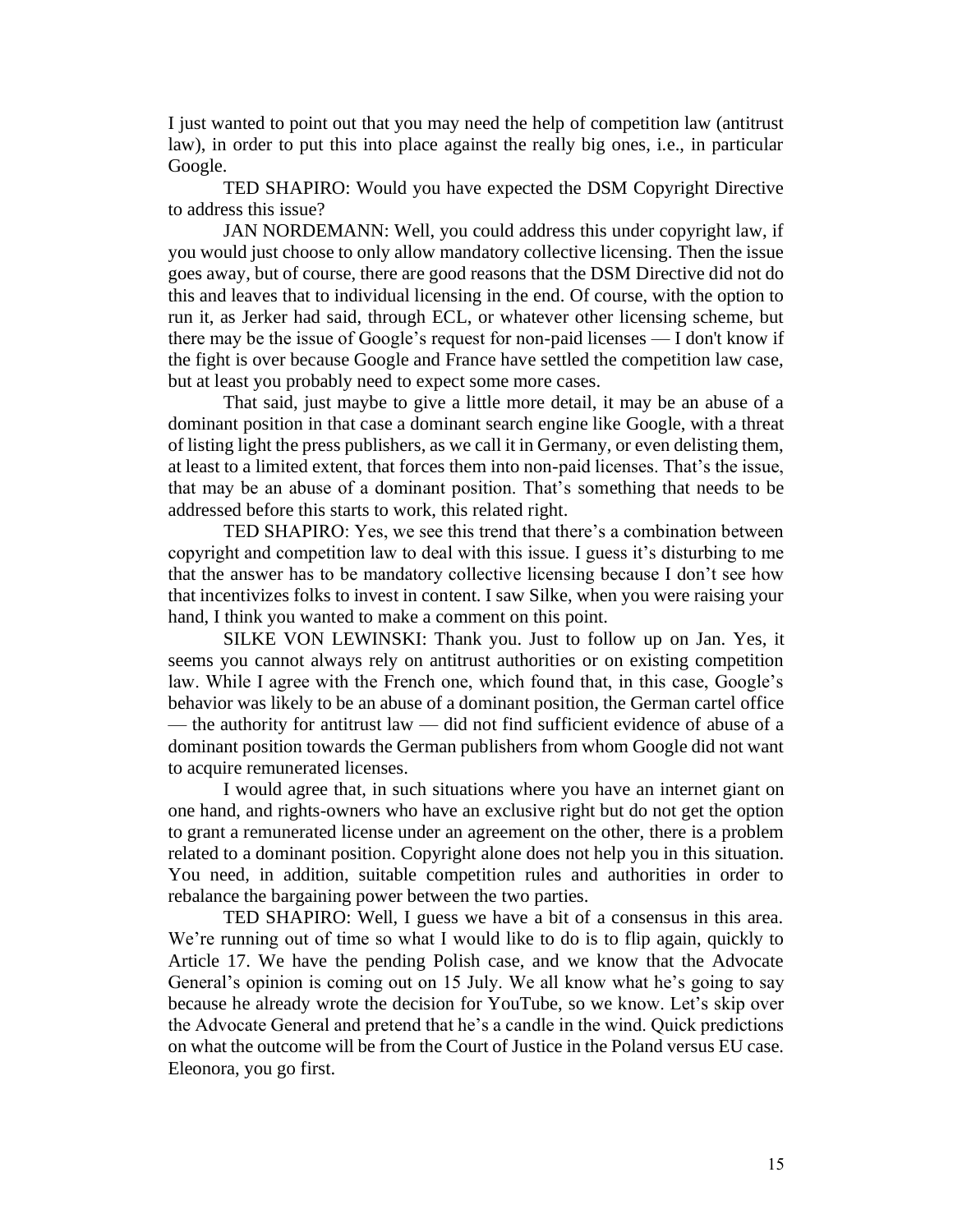ELEONORA ROSATI: My bet is that the court will say that Article 17 is valid, but if I can add another prediction, I don't think that the Court of Justice will say anything in YouTube/Uploaded.

TED SHAPIRO: Okay, Jan. Your turn.

JAN NORDEMANN: My guess is also that it will stand. Article 17 will stand, but the court will again re-emphasize that you need to balance all the rights involved.

TED SHAPIRO: Surprising to me that no one is pointing out what the Commission said. Silke?

SILKE VON LEWINSKI: I'd rather say that my hope is that it will decide that Article 17 stands because that's what I think the law is. I do not see any infringement of fundamental rights. They have been balanced quite well in the text of Article 17, but you never know what the Court of Justice will hold.

TED SHAPIRO: Our time is up. Giuseppe, real quick.

GIUSEPPE MAZZIOTTI: I think that Poland will be unsuccessful at the very end and, if I can add a very quick remark, I think the regulations the EU is likely to pass, i.e. the DMA and DSA, will help resolve the competition concerns that you referred to regarding news publishers. It's clear to me that those rights and infrastructural changes in the way platforms are organized might protect or restore competition, if and when they enter into force.

TED SHAPIRO: Jerker, any final comment? Do you have a prediction on the Polish case?

JERKER RYDÉN: It's not really my area of practice at all. I was asked to talk about press publishers because I have experience of negotiating public private partnerships with press publishers in which context ECL played an instrumental role to enable the collaboration between the parties and facilitate the massdigitizing of newspapers in the library´s collection and enable both parties to make use of the result based on ECL-agreements. I think that Article 15 is a very niche solution, very narrow. The conclusion is that, if it's going to be applied based on ECL, that it could be a wake-up call for some member states that ECL could be used for special cases when you cannot solve it otherwise.

As I mentioned ECL could be required in respect of Article 3, 4, 5 and 17 in certain cases, and cross-border use is possible as described in the opinion on ECL published by ALAI and as I have provided evidence of in ECL-pilots. ECL shouldn't be in an EU regulation. There's no one-size-fits-all solution. ECL in my view has to develop gradually, organically, in the member states in respect of their legal traditions, and what they are accustomed to.

TED SHAPIRO: Okay, thank you very much. Let's keep it niche. Finally, Fiona. Obviously, you're not an expert on Article 17, but what do you think about it vis a vis Australia?

FIONA PHILLIPS: What do I think about it? Well, I think Article 17 is a really interesting option and would be far preferable to what we have. I won't offer a prediction for what the CJEU is going to say, but I would hope it would uphold the validity of the Article.